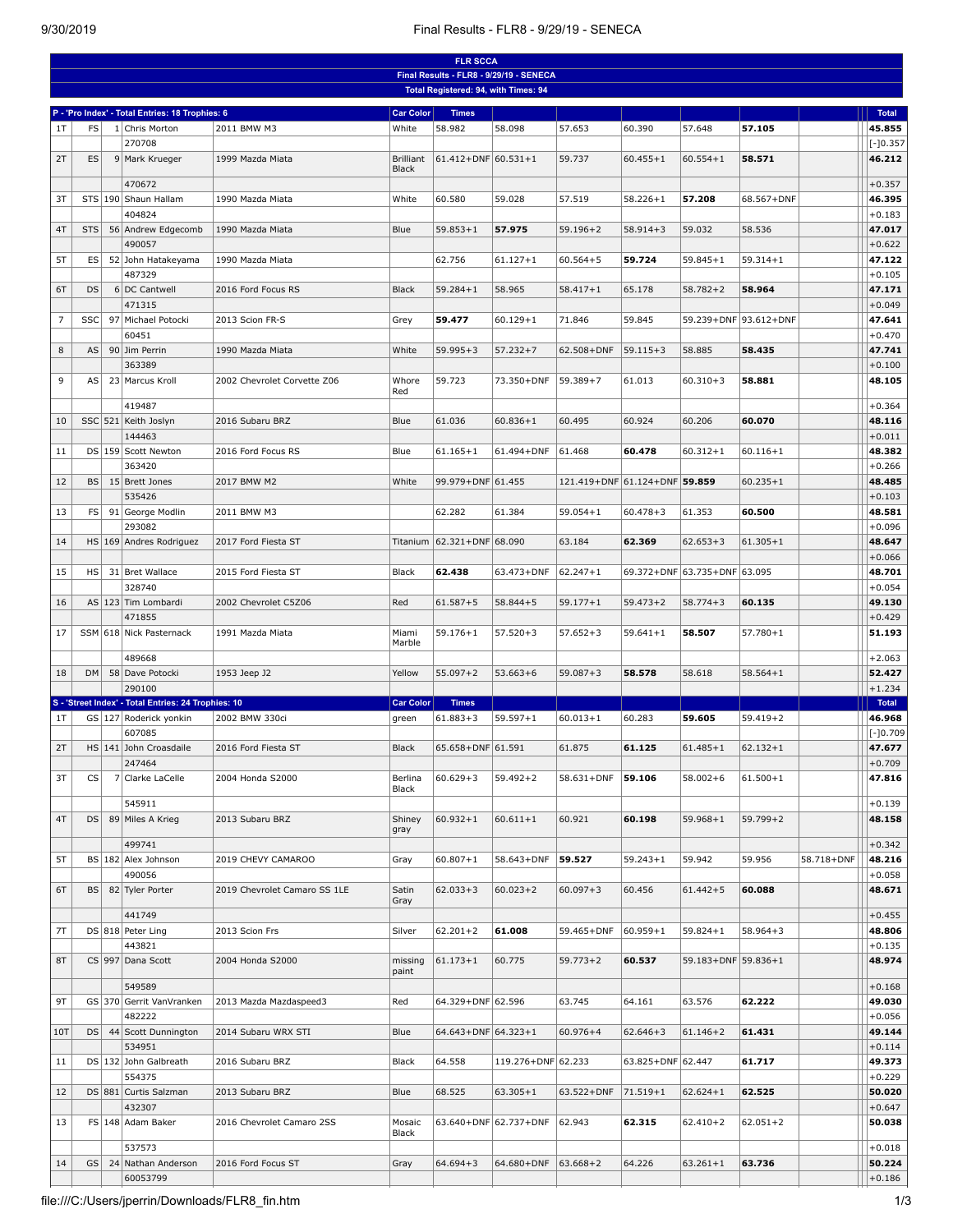## 9/30/2019 Final Results - FLR8 - 9/29/19 - SENECA

| 15             |            | HS 222 Jason Rowley<br>60053808                                                     | 2013 Honda FIT           | red                      | $64.261 + 2$            | 65.058                | $64.816 + 1$ | 66.405+DNF 64.616   |                   |                       | 50.400                |
|----------------|------------|-------------------------------------------------------------------------------------|--------------------------|--------------------------|-------------------------|-----------------------|--------------|---------------------|-------------------|-----------------------|-----------------------|
| 16             | DS         | 22 Alexandr Agapii                                                                  | 2015 Subaru WRX          | <b>BLUE</b>              | 63.012                  | $60.412 + 3$          | $72.135 + 4$ | $61.077 + 1$        | $61.172 + 3$      | $96.707 + 3$          | $+0.176$<br>50.409    |
| 17             | CS         | 60053798<br>4 Greg Turner                                                           | 2003 Porsche Boxster     | Blue                     | 64.322                  | $64.404 + 1$          | $62.845 + 1$ | 62.692              | 69.632            | 62.624                | $+0.009$<br>50.662    |
| 18             | BS         | 549386<br>46 Doug Krasucki                                                          | 2013 Porsche Boxster     | Dark                     | 63.578+DNF 64.392+1     |                       | 65.094       | 65.189              | 64.417            | 74.341+DNF            | $+0.253$<br>52.177    |
|                |            |                                                                                     |                          | Blue                     |                         |                       |              |                     |                   |                       |                       |
| 19             |            | 400910<br>HS   177   Matt LaGoy                                                     | 2017 Ford Fiesta ST      | black                    | 70.492+DNF 68.154       |                       | 67.702+DNF   | 67.623              | $67.039 + 2$      | 66.066+DNF            | $+1.515$<br>52.745    |
| 20             |            | 60051815<br>DS 712 Dana Weed                                                        | 2004 Nissan 350z         | Red                      | 71.465                  | 68.048                | 67.703       | 66.594              | 66.473            | 66.618                | $+0.568$<br>53.178    |
|                |            | 521240                                                                              |                          |                          |                         |                       |              |                     |                   |                       | $+0.433$              |
| 21             | DS         | 32 Keith Crossley                                                                   | 2012 Mini Cooper S       | Pepper<br>White          | 81.580+4                | 66.550+DNF            | $64.250 + 3$ | 66.475              | 65.985+DNF 67.199 |                       | 53.180                |
| 22             | BS         | 278822<br>11 Kyle Mordan                                                            | 1996 Chevrolet Corvette  | Purple                   | $67.311 + 1$            | 66.478                | $64.442 + 1$ | $65.283 + 2$        | 65.680            | $65.067 + 1$          | $+0.002$<br>53.200    |
|                |            | 554138                                                                              |                          |                          |                         |                       |              |                     |                   |                       | $+0.020$              |
| 23             | ES         | 26 Issac Koilpillai<br>479297                                                       | Toyota Mr2 spyder        | Silver                   | 70.898+DNF 70.710+2     |                       | $84.331 + 1$ | $71.037 + 1$        | 69.418            | $69.354 + 1$          | 54.770<br>$+1.570$    |
| 24             | BS         | 69 George Poniros                                                                   | 2019 Nissan 370Z         | Blue                     | 76.690                  | 72.602                | 80.896       | 75.912              |                   |                       | 58.807                |
|                |            | 420062<br>T - 'Street Touring Index' - Total Entries: 10 Trophies: 3                |                          | <b>Car Color</b>         | <b>Times</b>            |                       |              |                     |                   |                       | $+4.037$<br>Total     |
| 1T             | STS        | 27 Zach Yost<br>533779                                                              | 1988 Toyota MR2          |                          | 61.436+DNF 59.636+1     |                       | $59.406 + 1$ | 60.035              | 58.685            | $58.488 + 3$          | 47.593<br>$[-]1.864$  |
| 2T             | STR        | 66 Cameron Lanphere                                                                 | 1995 Mazda Miata         | Fluff<br>White           | $61.501 + DNF$ 60.037+3 |                       | 68.678       | $59.998 + 1$        | 60.116            | 59.803                | 49.457                |
|                |            | 503386                                                                              |                          |                          |                         |                       |              |                     |                   |                       | $+1.864$              |
| 3T             | STR        | 96 Everett Buck<br>499173                                                           | 1996 Mazda Miata         | White                    | $63.810 + 1$            | 60.447                | $60.556 + 4$ | 60.780              | $59.100 + 1$      | $59.573 + 2$          | 49.989<br>$+0.532$    |
| $\overline{4}$ | CAMC       | 5 Jeff Guerdat<br>196906                                                            | 2016 Cadillac ATS-V      | <b>Black</b>             | 62.769+DNF 61.561       |                       | 61.904       | 61.234              | $61.401 + 2$      | $61.048 + 3$          | 50.211<br>$+0.222$    |
| 5              | STH        | 33 Philip Milligan                                                                  | 2015 Fiat Abarth         | Red                      | 73.700+DNF 63.546       |                       | $63.513 + 3$ | $62.890 + 1$        | $62.462 + 1$      | 61.965                | 50.377                |
| 6              |            | 536835<br>CAMS 230 Joseph Cosentino                                                 | 1990 Chevrolet Corvette  | <b>Black</b>             | 71.153+DNF 62.675       |                       | 61.992       | 63.660              | 61.593            | 61.185                | $+0.166$<br>50.967    |
|                |            |                                                                                     |                          |                          |                         |                       |              |                     |                   |                       | $+0.590$              |
| 7              |            | STH 111 Chad Rioux<br>60051818                                                      | 2011 Mazda Mazdaspeed 3  | Silver                   | 67.320                  | $64.756 + 2$          | 64.649       | 67.205              | 65.388            | 64.139                | 52.145<br>$+1.178$    |
| 8              |            | STR 220 Jason Morse<br>518447                                                       | 2001 Toyota MR2          | black                    | $62.158 + 1$            | $61.540 + 1$          | $76.665 + 2$ |                     |                   |                       | 52.547<br>$+0.402$    |
| 9              |            | CAMT 823 Steve Marshall                                                             | 1972 Chevrolet chevelle  | white                    | 68.496+DNF 67.032       |                       | 66.892       | 67.353              | 67.516            | $69.472 + 4$          | 54.316                |
| 10             | STR        | 446392<br>28 Ted Barbuto                                                            | 1995 Mazda Miata         |                          | 77.968                  | 77.079                | 74.415       | 74.784              | 72.636            |                       | $+1.769$<br>60.070    |
|                |            | 428877                                                                              |                          |                          |                         |                       |              |                     |                   |                       | $+5.754$              |
| 1T             | <b>SMF</b> | SPSM - 'Street Prepared/Mod' - Total Entries: 15 Trophies: 5<br>86 Corey Shepardson | 1994 Acura integra       | <b>Car Color</b><br>gray | <b>Times</b><br>63.521  | 61.155                | 61.012       | 59.583              | 59.675            | 59.015                | Total<br>49.631       |
| 2T             |            | 517549<br>SMF 517 Trevor A Roberts                                                  | 2005 Mini Cooper S       | Pepper                   | $ 60.507+1 $            | 60.192                | 59.469       | 59.247              | 59.040            | $59.266 + 3$          | $ [-]0.021$<br>49.652 |
|                |            | 490195                                                                              |                          | White                    |                         |                       |              |                     |                   |                       | $+0.021$              |
| 3T             |            | SM   153 Nathan Webster                                                             | 1995 Nissan 240sx        | white                    | 63.200                  | 62.389                | 61.172       | 65.573+DNF 62.539   |                   | 61.385                | 52.302                |
| 4T             |            | SMF 703 Tim Adams                                                                   | 1990 Honda Civic         | Brown                    | $82.935 + 1$            | 64.885                | 65.536       | 63.247              | 62.838            | 64.766                | $+2.650$<br>52.846    |
|                |            | 60031032                                                                            |                          |                          |                         |                       |              |                     |                   |                       | $+0.544$              |
| 5T             | <b>SSM</b> | 61 Joe LaVallee<br>485472                                                           | 1991 Mazda Miata         | Pokeball                 | 62.549+DNF 62.722       |                       | 66.159+DNF   | $61.540 + 1$        | 61.323            | $61.826 + 2$          | 53.657<br>$+0.811$    |
| 6              |            | BSP   193   Jeongmin Ahn                                                            | 2013 Audi TT             | Red                      | 64.037                  | 63.082                | $65.183 + 1$ | $64.659 + 2$        | 63.887            | 63.870                | 53.682                |
| 7              | SMF        | 522175<br>51 John W Roberts Jr                                                      | 2005 Mini Cooper S       | Pepper                   | $69.573 + 1$            | 66.438                | 64.881       | 65.408              | 64.364            | 64.765+1              | $+0.025$<br>54.130    |
|                |            | 490083                                                                              |                          | White                    |                         |                       |              |                     |                   |                       | $+0.448$              |
| 8              |            | SSM   168   Nicholas Dixon                                                          | 1990 Mazda MX-5 Miata    | Mariner<br>Blue          | 64.030                  | 63.133                | 62.254       | $62.662 + 1$        | 61.963            | 62.567+DNF            | 54.217                |
| 9              |            | 499251<br>SSM 383 Gary DiGiacomo                                                    | 1995 Mazda Miata         | Red                      | $62.639 + 1$            | $62.624 + 1$          | 60.137+DNF   | 62.079              | 142.662           |                       | $+0.087$<br>54.319    |
|                |            | 470634                                                                              |                          |                          |                         |                       |              |                     |                   |                       | $+0.102$              |
| 10             |            | SSM 300 Charles Moomey<br>608479                                                    | 1995 Mazda Miata         | Black                    | 66.155+DNF 65.485       |                       | 65.999       | 64.104              | 64.045            | 62.216                | 54.439<br>$+0.120$    |
| 11             |            | SSM 833 Mike DiGiacomo                                                              | 1995 Mazda Miata         | Red                      | 74.222+DNF 58.357+2     |                       | 59.713+DNF   | 57.891+DNF          |                   |                       | 54.562                |
| 12             |            | 470776<br>DSP 117 Shaun Antalek                                                     | 2006 Mini Cooper         |                          | 69.461+DNF 68.642       |                       | 68.081+DNF   | 72.701+DNF 66.332+1 |                   | 65.118                | $+0.123$<br>54.699    |
|                | <b>ESP</b> |                                                                                     |                          |                          | 70.888                  |                       |              |                     |                   |                       | $+0.137$<br>55.133    |
| 13             |            | 18 Glenn Wanck<br>42487                                                             | Dodge charger r\t        | torred                   |                         | $67.220 + 1$          | $68.691 + 4$ | $67.475 + 1$        | 66.027            | 65.949                | $+0.434$              |
| 14             |            | SMF 444 Jason Farrell<br>60044532                                                   | 2005 Mini Cooper S       | Yellow                   | 67.589                  | 77.519+DNF            | $62.464 + 3$ | 65.638              | $61.758 + 2$      | 70.656                | 55.201<br>$+0.068$    |
| 15             |            | SSP 171 John DAddario                                                               | 2017 Porsche 911 Turbo S | Silver                   |                         | 78.801+DNF 76.370+DNF | 70.310       | $72.415 + 2$        |                   | 70.932+DNF 74.473+DNF | 59.974                |
|                |            |                                                                                     |                          |                          |                         |                       |              |                     |                   |                       |                       |

file:///C:/Users/jperrin/Downloads/FLR8\_fin.htm 2/3